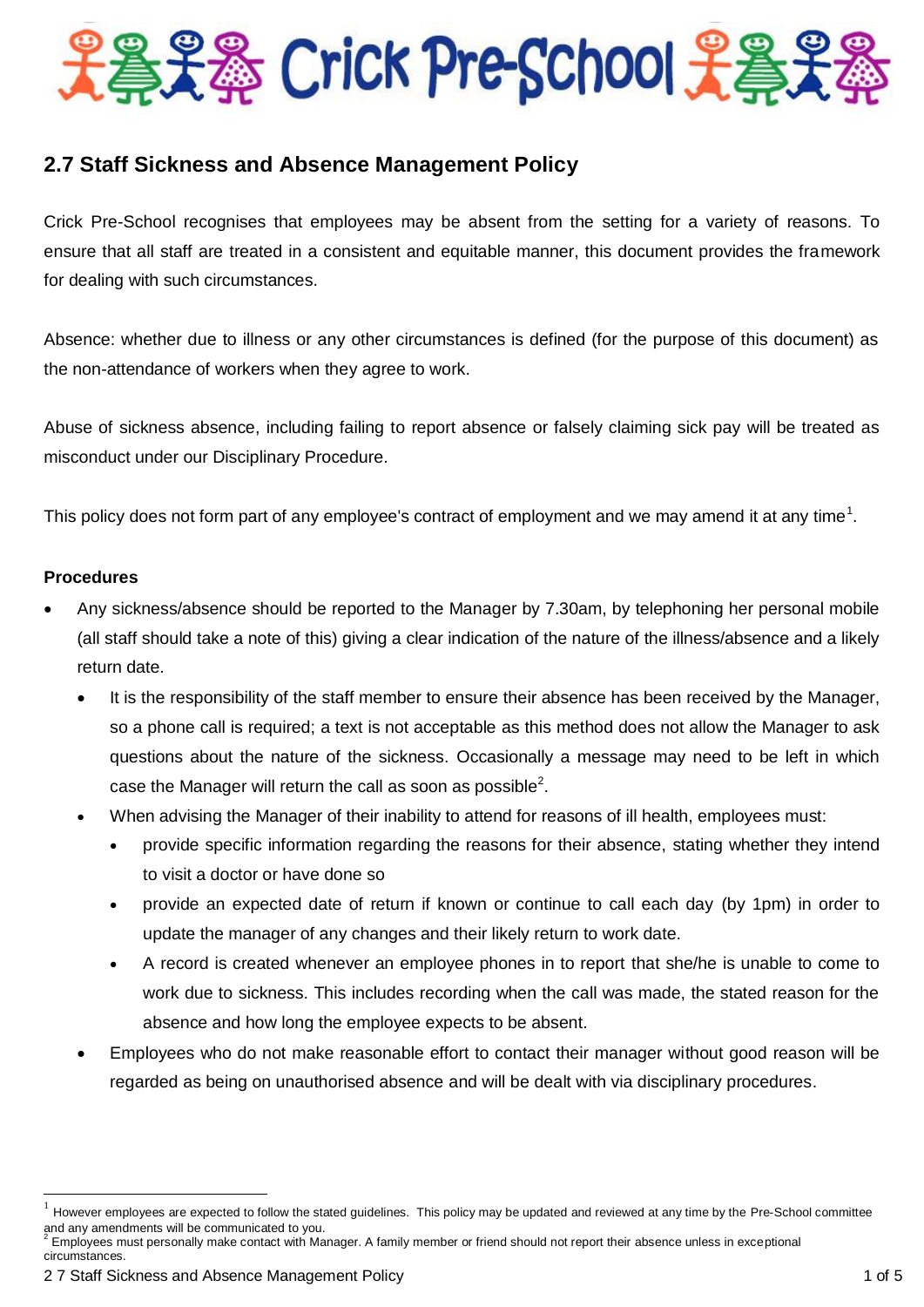

- The manager should ensure that there is a clear agreement made at the end of each contact about who will make the next call and when that will be e.g. the expiry of a Statement of Fitness for Work or appointment with a GP, consultant or specialist.
- For longer periods of absence it is the manager's responsibility to ensure contact is maintained during sickness absence, however employees also have a responsibility to maintain contact with their manager. The individual off sick should expect to be contacted at regular intervals by their manager so progress on recovery can be discussed and more generally, contact with the department maintained. Where there is an unexpected change in condition the individual off sick should contact their manager to update them on the change and discuss any implications. Employees must advise their manager if they intend to be away from their normal home address during sickness absence and provide alternative contact details.
- Where an employee remains absent for a continuous period of more than four weeks an attendance review will be triggered.
- The Manager is required to make every effort to ensure cover for the Pre-school.
- The Manager should report their own sickness/absence to the Deputy Manager and Chair or in the Chair's absence to a Committee member by 7. 30 am. The Deputy Manager and Manager are required to make every effort to ensure cover for the Pre-school.
- Any sickness absence of 4 or more (to claim SSP) but less than seven days requires an employee to complete a 'Self Certificate' available from any Doctor's Surgery or can be filled in online at: https://www.gov.uk/government/publications/statutory-sick-pay-employees-statement-of-sickness-sc2.
- Sickness absence which exceeds seven days requires an employee to obtain a 'Fit Note' from their GP.
- A 'Return to Work Discussion' with Manager or committee representative if the Manager is sick or away, will take place after each period of sickness/absence. This is to establish the reason for and cause of the absence, to consider whether there is anything the manager or organisation can do to help and to confirm that the employee is fit to return to work within their normal role.
- An attendance review will be triggered by three periods of absence in a six month period; or after any long term absence.
- Absences of up to 4 weeks will be considered as 'short term' absence.
- Absences of 4 weeks or more will be considered as 'long term' absence.
- If an explanation for absence is not forthcoming or considered to be unsatisfactory, disciplinary procedures will apply.
- In cases of short-term, intermittent absence, we may set a target for improved attendance within a certain timescale.
- All records relating to staff absence/sickness will be stored confidentially and securely in the employee's personnel file.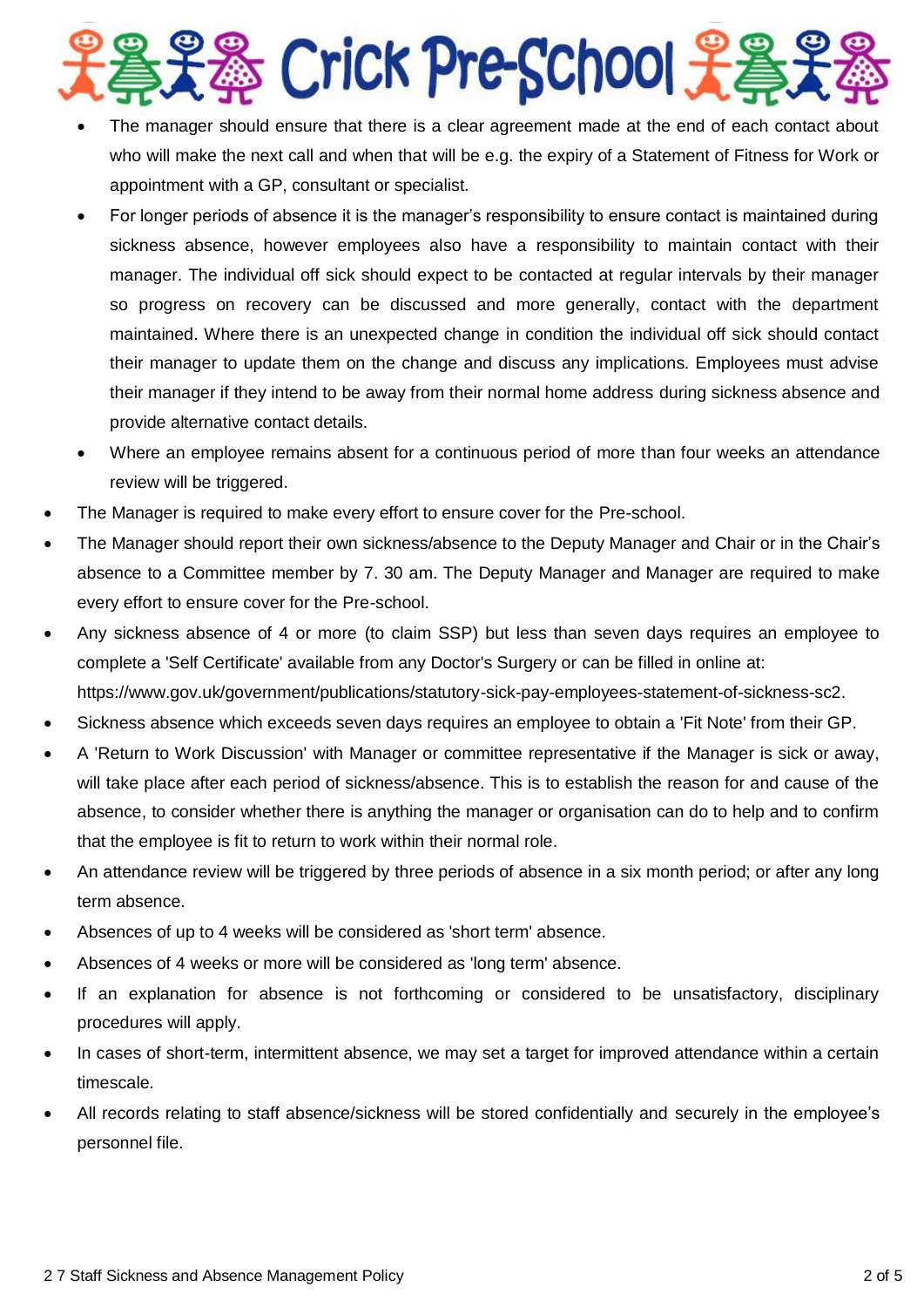

#### **Key children**

In the event of a staff member being absent due to sickness for more than 14 consecutive calendar days, a temporary key worker will be assigned to children in their key group and this will be communicated to the parents.

#### **Attendance review**

This will be triggered by three periods of absence in a six month period; or after any long term absence. The purpose of an attendance review would be to investigate and discuss the reasons for your absence, whether it is likely to continue or recur, and whether there are any measures that could improve your health and/or attendance. We may decide that medical evidence, or further medical evidence, is required before deciding on a course of action. You will be given advance notification of any such meeting. We will usually give you at least 48 hours' notice. Meetings will be conducted by the Pre-school Manager and/or Committee Chair/representative. We set out full details of the procedure which we may follow in Appendix 1.

# **Medical Examinations**

We may ask you to consent to a medical examination by a doctor or occupational health professional or other specialist nominated by us (at our expense). You will be asked to agree that any medical report produced may be disclosed to us and that we may discuss the contents of the report with the specialist and with our advisers. All medical reports will be kept confidential and held in accordance with our Data Protection Policy.

#### **Sick Pay**

Normal statutory sick pay applies. Please refer to your individual contract of employment.

#### **Maternity**

See 2.5 Maternity Policy

#### **Disability**

Absence relating to disability will be recorded separately from sickness records. We work within the framework of the 'Equality Act 2010' to ensure an inclusive and anti-discriminatory approach.

#### **Time Off For Dependants**

Please refer to your individual contract of employment.

#### **Time off for Medical Appointments**

Where possible, appointments for Doctor, Dentist, Optician, Hospital etc. should be made outside of normal working hours. If this is not possible, this time off will be logged on the Leave in term-time record.

#### **Bereavement/Compassionate Leave**

Please refer to individual contract of employment.

2 7 Staff Sickness and Absence Management Policy 3 of 5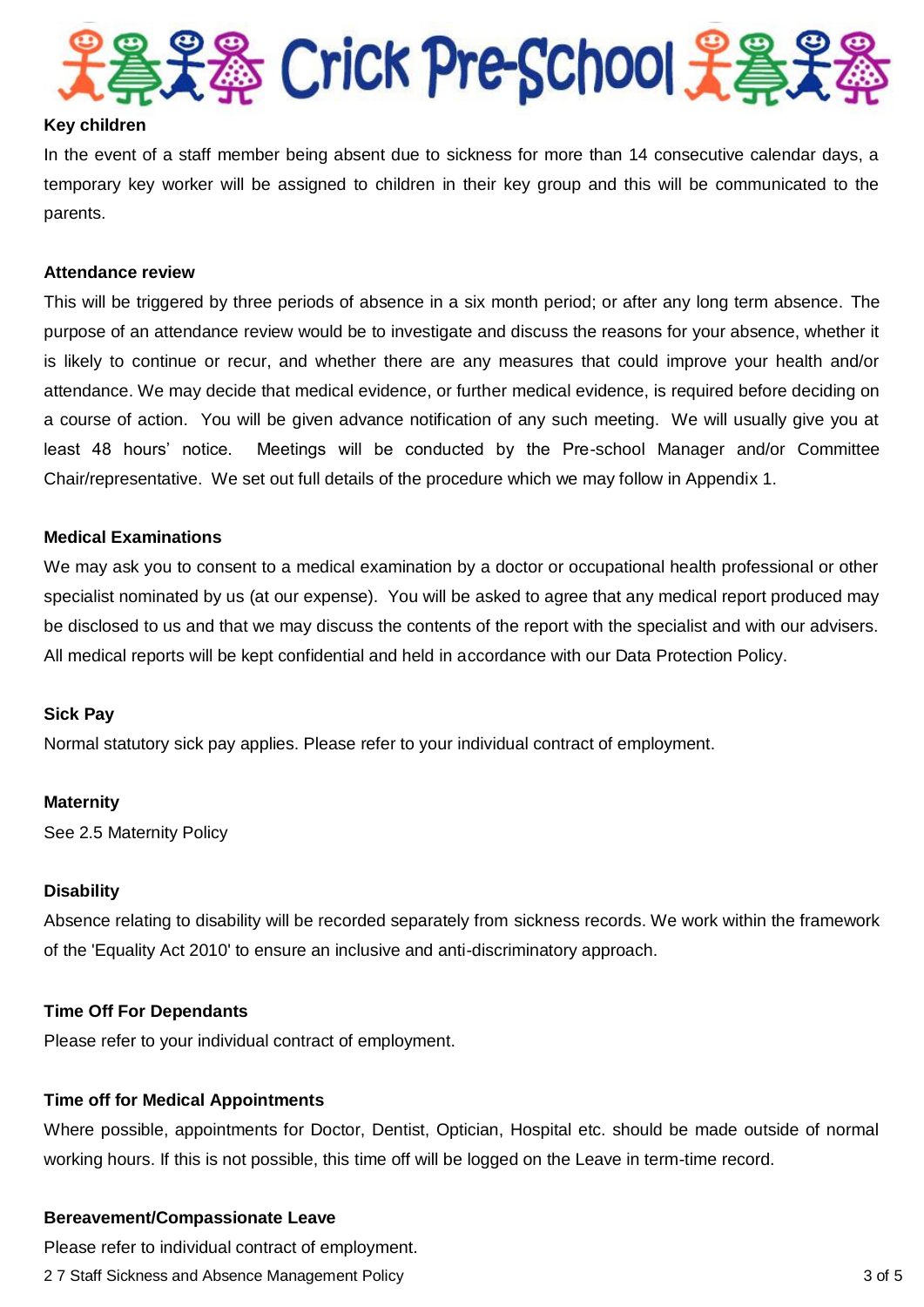

# **Annual Leave/Holiday Entitlement**

Please refer to individual contract of employment.

For further guidance on all matters relating to sickness and absence, including your rights as an employee and the relative legislation please refer to guidance found at [www.acas.org.uk](http://www.acas.org.uk/) and/or www.direct.gov.uk. These sites were also used as a point of reference/guidance in the process of creating this document.

# **Please also refer to:**

- 2.3 Disciplinary Policy and Procedure
- 2.1 Employment and 5.1 Staffing Policies
- 2.4 Grievance Policy and Procedure
- 2.5 Maternity Policy
- 9.1 Valuing Diversity and Promoting Equality

This policy was adopted at a meeting of Crick Pre-School Held on Last reviewed 12<sup>th</sup> December 2018 8 th December 2021 Date to be reviewed December 2022 Signed on behalf of the management committee

Name of signatory and a control of Signatory Clare Thompson Role of signatory (e.g. chair/owner) Chair

#### **Appendix 1**

#### **Managing Long –Term or Persistent Short-term Absence – Attendance review process**

#### **Initial Absence Meeting**

The purposes of an absence meeting or meetings will be to discuss the reasons for your absence, how long it is likely to continue, whether it is likely to recur, whether to obtain a medical report, and whether there are any measures that could improve your health and/or attendance.

In cases of long-term absence, we may seek to agree a return-to-work programme, possibly on a phased basis.